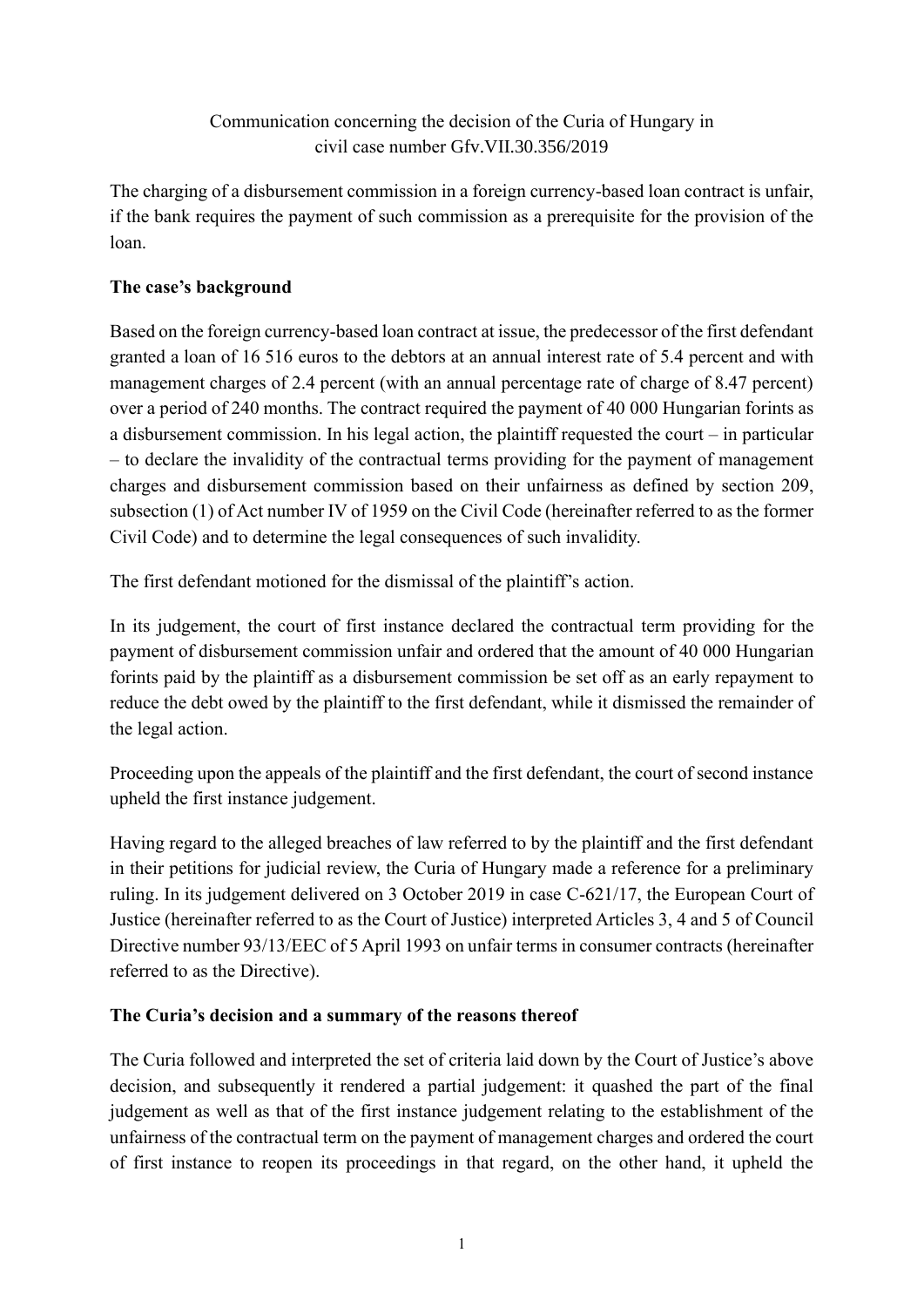remainder of the final judgement.

Having regard to the Court of Justice's judgement, the Curia assumed that the contractual terms at issue (which had expressly determined the amount and due date of payment of the management charges and the disbursement commission) had typically complied with the requirement of transparency. It also clearly followed from the judgement that the loan contract had not been required to detail all the services provided for consideration therein.

The Curia held both in respect of the disbursement commission and the management charges that they had not constituted a consideration which the financial institution had received for the supply of its main service, therefore the potential unfairness of the contractual terms concerned had to be assessed on the basis of Article 5 of the Directive, which meant that the fulfilment of the principle of good faith and the requirement of balance (proportionality) between the service rendered and the consideration received in return had to be examined in accordance with the guidelines provided by the Court of Justice.

Regarding the unfairness of the payment of disbursement commission as a non-individually negotiated contractual term applied in a consumer contract, the Curia indicated that the contract at issue had required the payment of such commission as a prerequisite for the provision of the loan. By virtue of section 523, subsection (1) of the former Civil Code, the creditor's main obligation in a loan contract is to grant an amount of money to the debtor, and the provision of the loan may entail additional costs to be paid by the latter, however, such costs have to be identifiable based either on the loan contract or on any other legal instrument. In the absence of their identification in the case at hand, there had been no evidence to show that any kind of service had been supplied by the bank to the plaintiff in exchange for the payment of the disbursement commission. As a result of a lack of the relevant contractual term and any other evidence, the obligation to pay a disbursement commission without the provision of any identifiable service in return is not transparent (in the sense that it cannot be known why such commission has to be paid and whether the consideration in return for which such commission is to be paid is covered by the management charges or not), infringes the requirement of good faith (consumers cannot be expected to pay for a service that is not specified and cannot be identified by them) and creates a significant imbalance between the parties (which is justified by the mere fact that no service is provided in return for the payment of such commission), consequently it is unfair.

Concerning the unfairness of the payment of management charges as a non-individually negotiated contractual term applied in a consumer contract, it was not disputed in the case at hand that the first defendant had indeed provided a service in return. The Advocate General's Opinion regarded the management charges as a means for compensating for the financial institution's operating costs. However, due to their diverging legal viewpoints, the lower instance courts – the court of second instance qualified the management charges as a consideration for the provision of the main service – failed to carry out an on-the-merits examination as to whether the contractual term providing for the payment of management